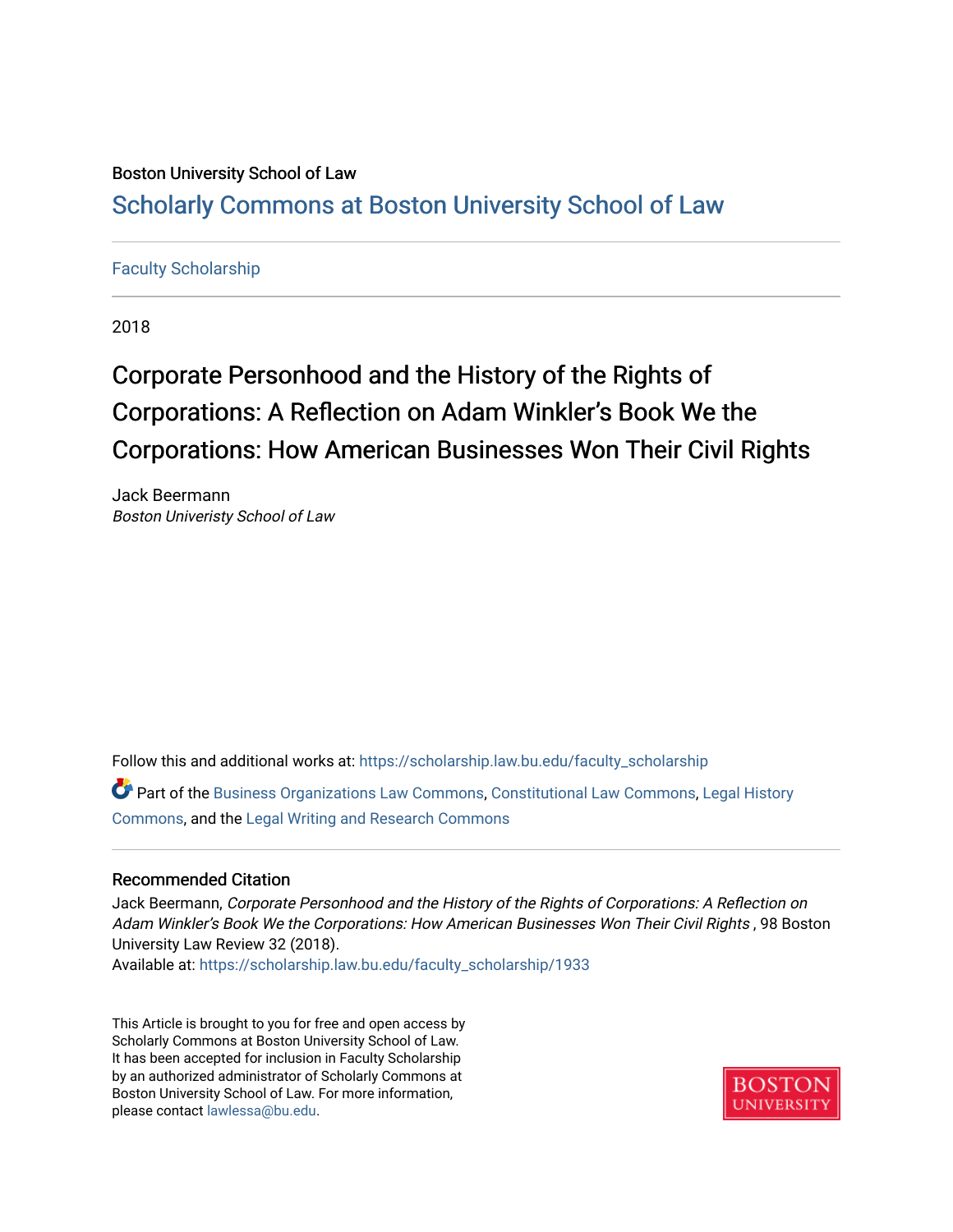### **CORPORATE PERSONHOOD AND THE HISTORY OF THE RIGHTS OF CORPORATIONS: A REFLECTION ON ADAM WINKLER'S BOOK** *WE THE CORPORATIONS: HOW AMERICAN BUSINESSES WON THEIR CIVIL RIGHTS*

#### **JACK M. BEERMANN**

Adam Winkler's book *We the Corporations: How American Businesses Won Their Civil Rights* is an impressive work on several different levels. Because so much of the development of American constitutional law over the centuries has involved businesses, the book is a nearly comprehensive legal history of federal constitutional law. It certainly would be worthwhile reading for anyone interested in the constitutionality of economic regulation in the United States, spanning the controversies over the first and second Banks of the United States, through the *Lochner* era and present-day clashes over corporate campaign spending, and religiously-based exemptions to generally applicable laws such as the requirement that employer-offered health insurance policies cover birth control.

What I found most impressive about the book is how Winkler humanizes the evolution of the law by connecting legal developments to the personal stories of the lawyers and judges involved. Winkler's analysis is about as far from formalism as possible, showing how judges' philosophies, lawyers' ideologies and clients' interests contributed to important, even foundational, developments in American constitutional law. Just as today we can discuss important legal developments in light of the competing philosophies of Supreme Court Justices Antonin Scalia and Stephen Breyer, Winkler allows us to appreciate developments in early American business law through the eyes of important historical figures including John Winthrop, Daniel Webster, John Marshall, and Peter Deveaux, the Georgia tax collector who forcibly seized assets belonging to the first Bank of the United States to satisfy the state's tax bill.

One of the most interesting personalities discussed by Winkler is Roscoe Conkling, a highly successful nineteenth century lawyer and framer of the Fourteenth Amendment. Conkling made an originalist argument in favor of extending due process rights to corporations; that his journals of the framing of the Fourteenth Amendment reveal that he and his fellow drafters chose the word "person" instead of "citizen" in the amendment's due process clause to bring corporations under the clause's umbrella of protection. This turns out to have been a blatant fabrication—Conkling's journals showed no such thing. His cocounsels discovered this falsehood, and in later cases involving the same client,

Professor of Law and Harry Elwood Warren Scholar, Boston University School of Law.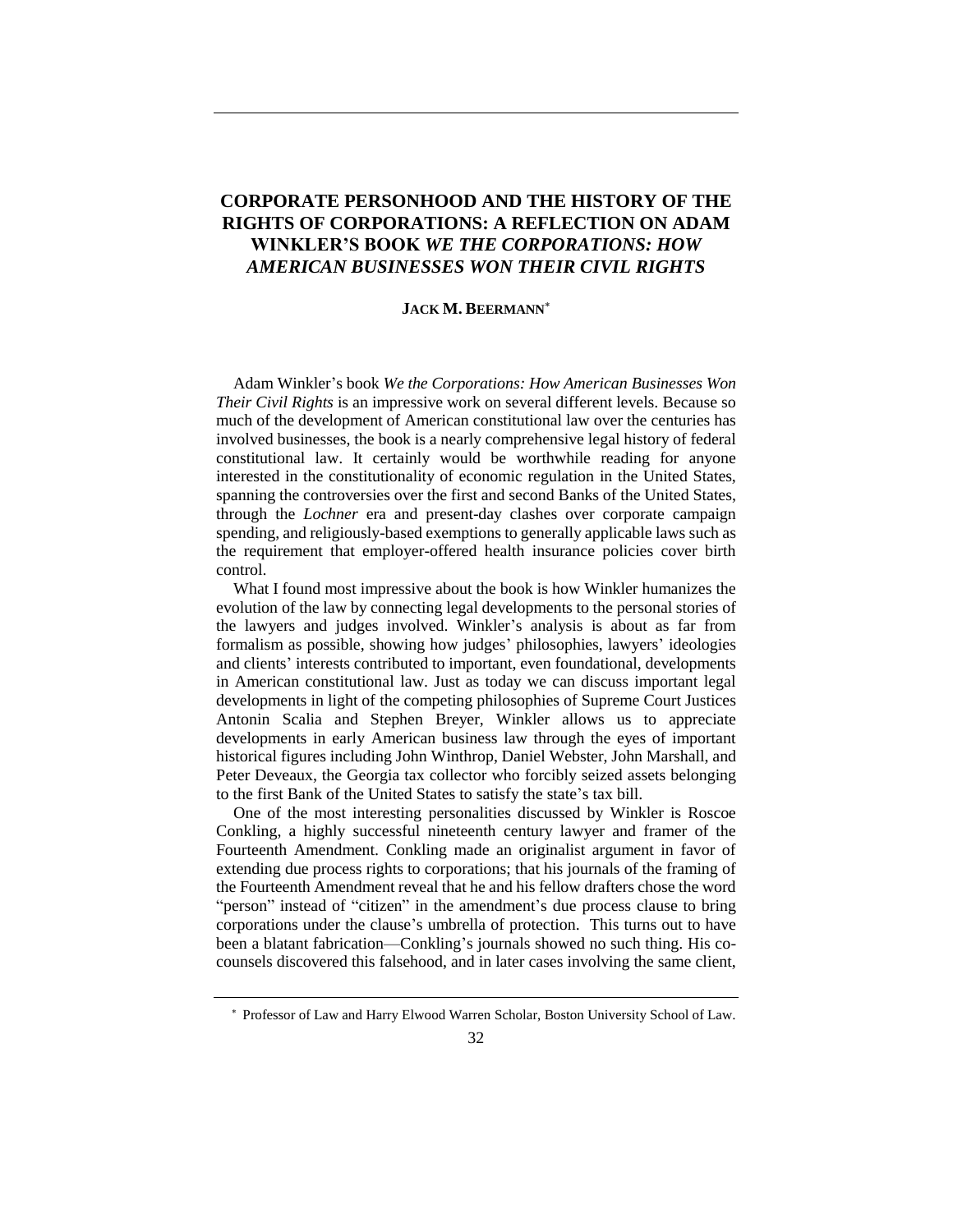Conkling was no longer on the legal team and his "fake news" originalist argument was not repeated.

This is not to say that Winkler agrees with one of the standard criticisms of the Supreme Court's (in)famous *Citizens United* decision, that its recognition of corporate personhood was radical and unprecedented. In fact, Winkler easily debunks this view, demonstrating that beginning as long ago as 1809, corporations have racked up an impressive record of legal victories in the Supreme Court, beating back "broad public sentiment favoring business regulation." <sup>1</sup> Many of those victories involved constitutional protections for corporations that make sense only if corporations enjoy at least some of the constitutional protections textually granted to "persons," most prominently the right enjoyed by "persons" to be free from deprivations of life, liberty, or property without due process of law. Had corporations not been persons, or at least recognized as a conduit for the economic activities of those persons owning shares in them, the *Lochner* era's substantive due process protections against economic regulation would not have extended to regulation of corporations.

I agree wholeheartedly with Winkler's observation, that contrary to the long record of success for businesses that he documents, "[f]or most of American history, the Supreme Court failed to protect the dispossessed and the marginalized."<sup>2</sup> Because I teach and write in the civil rights area, I found Winkler's chapter on "Corporations, Race and Civil Rights" very interesting. Two of the cases discussed in this chapter illustrate that the consequences of recognizing separate corporate personhood are indeterminate, sometimes advancing the cause of minority rights and sometimes possibly hindering that same cause.

The first case I will discuss disregarded the corporate form and ruled in favor of protecting the NAACP from the State of Alabama's efforts to prevent it from acting against racial injustice in that state.<sup>3</sup> During the civil rights movement of the 1950s and 1960s, Southern state governments viewed the NAACP, a nonprofit New York corporation, as a subversive organization. John Patterson, Attorney General of Alabama in the 1950s, sued the NAACP for failing to register as a "foreign corporation." As part of the lawsuit, Patterson demanded that the NAACP turn over various corporate records, including a list of its members. The organization did not want to reveal its membership list to the State of Alabama, fearing that its members would face legal action, harassment, or worse at the hand of the State of Alabama and other white supremacists resisting the NAACP's demands for racial equality. When the Supreme Court ruled in favor of the NAACP's right to keep its membership list secret, it did not hold that the NAACP itself had the freedom of association that protects membership

<sup>1</sup> ADAM WINKLER, WE THE CORPORATIONS: HOW AMERICAN BUSINESSES WON THEIR CIVIL RIGHTS, at xviii (2018).

<sup>2</sup> *Id*.

<sup>3</sup> NAACP v. Ala. ex rel. Patterson, 357 U.S. 449 (1958); *see also* WINKLER, *supra* note 1, at 262-64.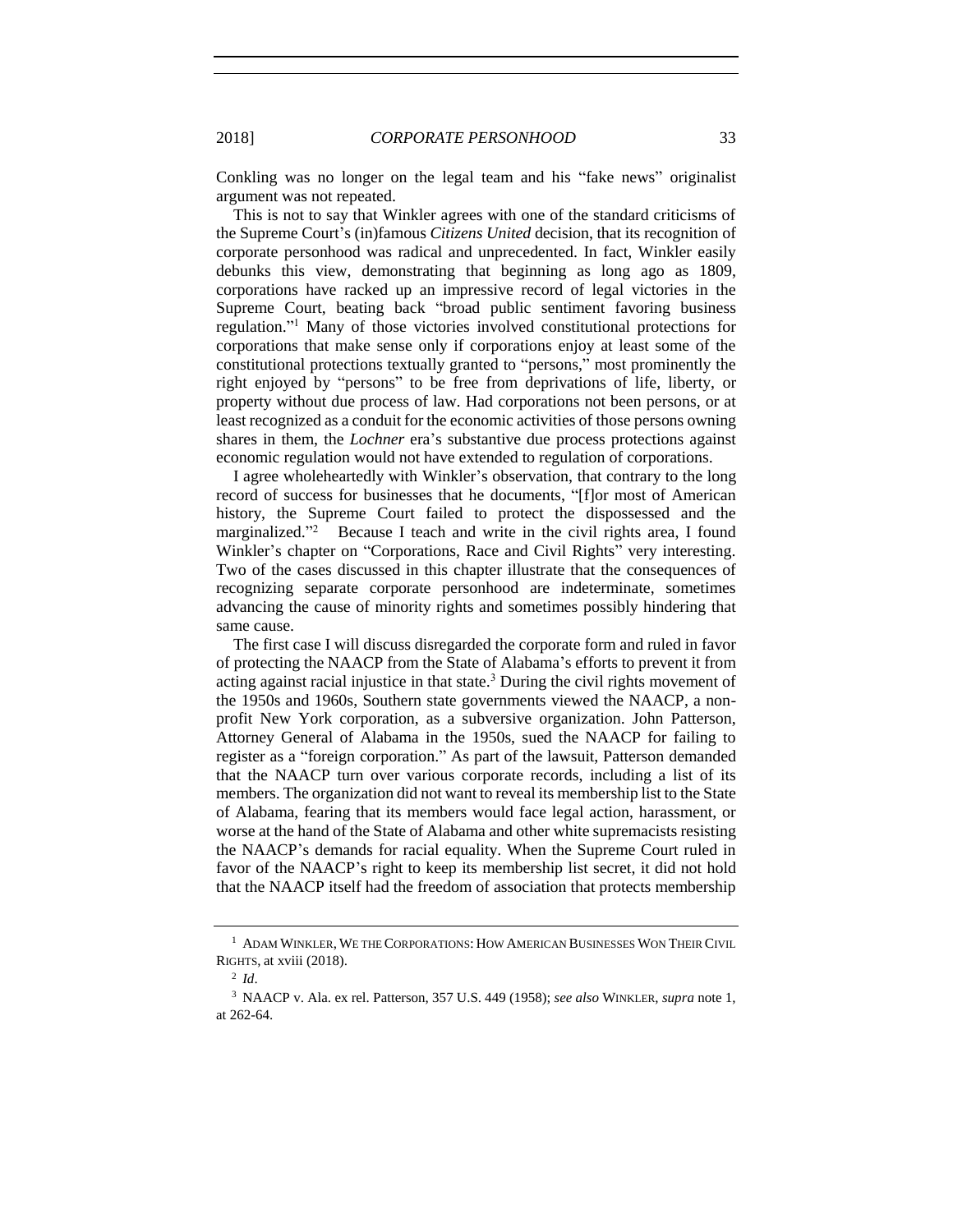organizations from government intervention. Rather, as Winkler describes it, the Court "pierced the corporate veil" and held that the members' associational rights trumped the state's demand for the group's membership list.

The second case arose in the Virginia state courts and resulted in the Virginia Supreme Court recognizing the corporate form and ruling in favor of the interests of the racial minority.<sup>4</sup> The People's Pleasure Park Company was a Virginia corporation owned by Joseph Johnson, a black former slave. The corporation opened an amusement park near Richmond in 1906 to serve blacks who would have been excluded from the many whites only places of amusement in the area under Jim Crow. The park's white neighbors were unhappy about the presence of blacks in their community, and they sued to shut the park down, pointing to a restrictive covenant in the title to the land on which the park was located that prohibited the sale of the land to "'a person or persons of African descent' or any other 'colored person.'" <sup>5</sup> Surprisingly, the Virginia Supreme Court ruled in favor of the corporation, holding that the corporation itself was a person separate and apart from its members, and as an artificial entity had no racial identity. Here, ignoring the corporation's membership worked in favor of the rights of the members, while in the Alabama case, the Supreme Court's decision to focus on the corporation's members and ignore the corporation itself had the same effect.

Through these and additional cases, Winkler analyzes the interaction of racial justice and the corporate status in American constitutional law. Unfortunately, issues of racial justice occupy only a small portion of Winkler's book. In a sense this is understandable since, as Winkler notes, the Supreme Court has addressed many more cases involving the status and rights of corporations than cases involving race discrimination and constitutional rights of individuals. Yet, given the centrality of race to the history of the United States and its law, I am left with a sense that there is more to say. Has the Court's historical focus on corporate rights crowded out efforts to protect individual rights, including the rights of racial minorities? What about the involvement of so many corporations in the perpetuation of the badges and incidents of slavery, such as discriminatory lending and insurance practices that prevented generations of black Americans from sharing in the wealth that has been generated by appreciation in the value of real estate? Do today's corporations have a moral obligation to right these wrongs, through reparations or special treatment of disadvantaged persons?

My wish that Winkler had paid more attention to the race problem that continues to bedevil American society and law is actually a compliment: this book is so rewarding and enjoyable that I wanted more of the same applied to my areas of special interest. My bottom line is that anyone who is troubled by or interested in the controversy over recognizing corporate rights in *Citizens* 

<sup>4</sup> People's Pleasure Park Co., Inc. v. Rohleder, 109 Va. 439, 61 S.E. 794 (1908); *see also* WINKLER, *supra* note 1, at 260-62.

<sup>5</sup> WINKLER, *supra* note 1, at 260.